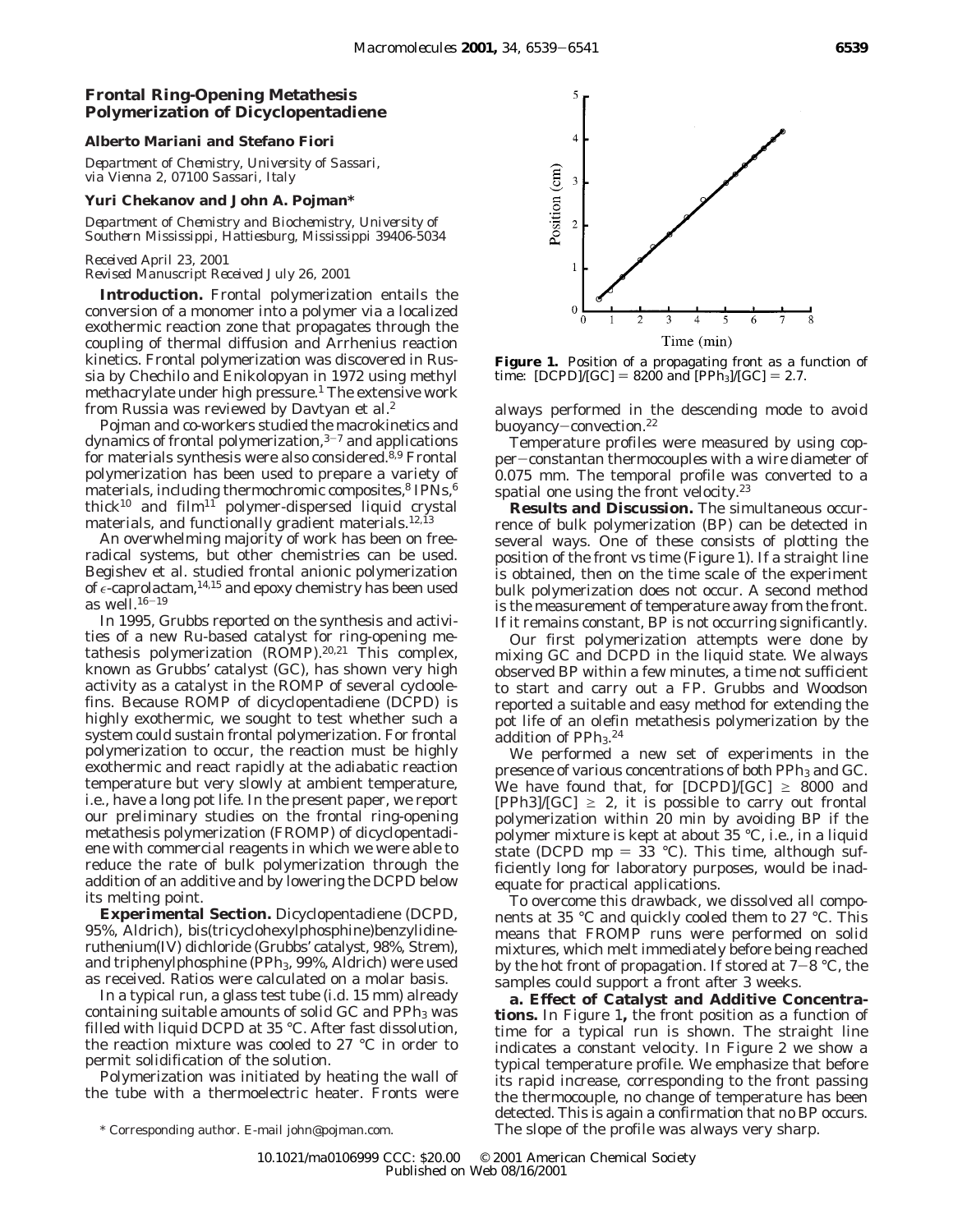

**Figure 2.** Temperature profile of a front with [DCPD]/  $[G\bar{C}] = 3300$  and  $[PPh_3]/[GC] = 2.6$ .



Figure 3. Dependence of  $T_{\text{max}}$  and front velocity on catalyst concentration:  $[PPh_3]/[GC] = 2.6$ .

We studied the maximum front temperature  $(T_{\text{max}})$ as a function of GC concentration. To have comparable data, these experiments were accomplished by keeping the [PPh<sub>3</sub>]/[GC] ratio constant and equal to 2.6.  $T_{\text{max}}$ has been found to be dependent on the [DCPD]/[GC] ratio. This is due to the fact that we have chosen to carry out these experiments in nonadiabatic conditions, which are those preferentially met in practical applications. The dependence of  $T_{\text{max}}$  on the concentration of GC is reported in Figure 3. The experimental points are well fitted by a straight line.

The intercept on the  $T_{\text{max}}$  axis, at ca. 205 °C, is in excellent agreement with the adiabatic temperature of 206 °C, which we determined by performing a ROMP of DCPD in a large "adiabatic" reactor. The variation in the front temperature can be partially explained by the effect of the [DCPD]/[GC] ratio on the front velocity (Figure 3). As expected, the velocity increases with higher concentrations of GC. The latter always ranged between 0.4 and 2.6 cm  $min^{-1}$ . Attempts at performing FROMP experiments at GC concentration higher than those indicated in Figure 3 did not produce reproducible results because of simultaneous bulk polymerization. Experiments run at lower GC concentrations resulted in fronts that extinguished because of heat loss.

**b. Effect of [PPh3]/[GC] Ratio.** The [DCPD]/[GC] ratio was kept equal to 8200, and we varied the  $[PPh_3]$ [GC] ratio between 1.0 and 3.8, but reproducible results, in terms of both front velocity and  $T_{\text{max}}$ , were obtained only for  $[PPh_3]/[GC] \geq 2$ . In fact, for lower ratios, bulk

polymerization always occurred to some extent; as a consequence, i.e., for  $[PPh_3]/[GC] = 1$ , front velocity ranged between 0.5 and 0.9 cm  $min^{-1}$ . The effect of [PPh<sub>3</sub>] is probably due to the competition between PPh<sub>3</sub> and the incoming monomer. The  $T_{\text{max}}$  reached by samples polymerized at various PPh<sub>3</sub> concentrations, [PPh<sub>3</sub>]/[GC] from 2 to 3.5, was  $160 \pm 1$  °C, indicating that the amount of additive is not an important parameter on this respect. The front velocity is only weakly dependent on this parameter. For  $[DCPD]/[GC] = 8200$ the velocity ranged from 0.5 ( $[PPh_3]/[GC]$  of 3.8) to 0.6 cm min<sup>-1</sup> ([PPh<sub>3</sub>]/[GC] of 2).

The *T*max for the frontal samples suggests that the mechanism for polymerization is the same as in bulk adiabatic polymerization. DSC analysis indicated that the frontal samples were completely converted.

**Conclusions.** We have determined the experimental conditions for the frontal polymerization of DCPD, which is the first example of a monomer polymerized by FROMP. Polymerization occurs very easily, especially if started from a solid mixture containing DCPD, catalyst, and an additive. The amounts of both additive and catalyst necessary for high conversion are quite low. Furthermore, by addition of PPh<sub>3</sub> and storing at  $7-8$ °C for 3 weeks, all samples have kept their frontal polymerization capability. These results demonstrate that FROMP may be useful for applications in which sufficiently long pot life and fast reaction times are required.

**Acknowledgment.** This work was supported by the Office of Naval Research. We thank Lydia Lee Lewis for assistance with the manuscript.

## **References and Notes**

- (1) Chechilo, N. M.; Khvilivitskii, R. J.; Enikolopyan, N. S. *Dokl. Akad. Nauk SSSR* **<sup>1972</sup>**, *<sup>204</sup>*, 1180-1181.
- (2) Davtyan, S. P.; Zhirkov, P. V.; Vol'fson, S. A. *Russ. Chem. Rev.* **<sup>1984</sup>**, *<sup>53</sup>*, 150-163.
- (3) Pojman, J. A.; Willis, J.; Fortenberry, D.; Ilyashenko, V.; Khan, A. *J. Polym. Sci., Part A: Polym. Chem.* **1995**, *33*, <sup>643</sup>-652.
- (4) Pojman, J. A.; Curtis, G.; Ilyashenko, V. M. *J. Am. Chem. Soc.* **<sup>1996</sup>**, *<sup>118</sup>*, 3783-3784.
- (5) Pojman, J. A.; Ilyashenko, V. M.; Khan, A. M. *J. Chem. Soc., Faraday Trans.* **<sup>1996</sup>**, *<sup>92</sup>*, 2825-2837.
- (6) Pojman, J. A.; Elcan, W.; Khan, A. M.; Mathias, L. *J. Polym. Sci., Part A: Polym. Chem.* **<sup>1997</sup>**, *<sup>35</sup>*, 227-230.
- (7) Fortenberry, D. I.; Pojman, J. A. *J. Polym. Sci., Part A: Polym. Chem.* **<sup>2000</sup>**, *<sup>38</sup>*, 1129-1135.
- (8) Nagy, I. P.; Sike, L.; Pojman, J. A. *J. Am. Chem. Soc.* **1995**, *<sup>117</sup>*, 3611-3612.
- (9) Khan, A. M.; Pojman, J. A. *Trends Polym. Sci. (Cambridge, U.K.)* **<sup>1996</sup>**, *<sup>4</sup>*, 253-257.
- (10) Pojman, J.; Gill, N.; Willis, J.; Whitehead, J. B. *Polym. Mater. Sci. Eng. Prepr.* **<sup>1996</sup>**, *<sup>75</sup>*, 20-21.
- (11) Castellano, M.; Fiori, S.; Mariani, A.; Marsano, E. PDLC Films Obtained by Frontal Polymerization. *III Convegno Nazionale sulla Scienza e Tecnologia dei Materiali*; Trento: Italy, 2001.
- (12) Pojman, J. A.; McCardle, T. W. U.S. Patent 6,057,406, 2000.
- (13) Chekanov, Y. A.; Pojman, J. A. *J. Appl. Polym. Sci.* **2000**, *<sup>78</sup>*, 2398-2404.
- (14) Begishev, V. P.; Volpert, V. A.; Davtyan, S. P.; Malkin, A. Y. *Dokl. Akad. Nauk SSSR* **1973**, *208*, 892.
- (15) Begishev, V. P.; Volpert, V. A.; Davtyan, S. P.; Malkin, A. Y. *Dokl. Phys. Chem.* **<sup>1985</sup>**, *<sup>279</sup>*, 1075-1077.
- (16) Davtyan, S. P.; Arutyunyan, K. A.; Shkadinskii, K. G.; Rozenberg, B. A.; Yenikolopyan, N. S. *Polym. Sci. U.S.S.R.* **<sup>1978</sup>**, *<sup>19</sup>*, 3149-3154.
- (17) Korotkov, V. N.; Chekanov, Y. A.; Rozenberg, B. A. *Comput. Sci. Technol.* **<sup>1993</sup>**, *<sup>47</sup>*, 383-388.